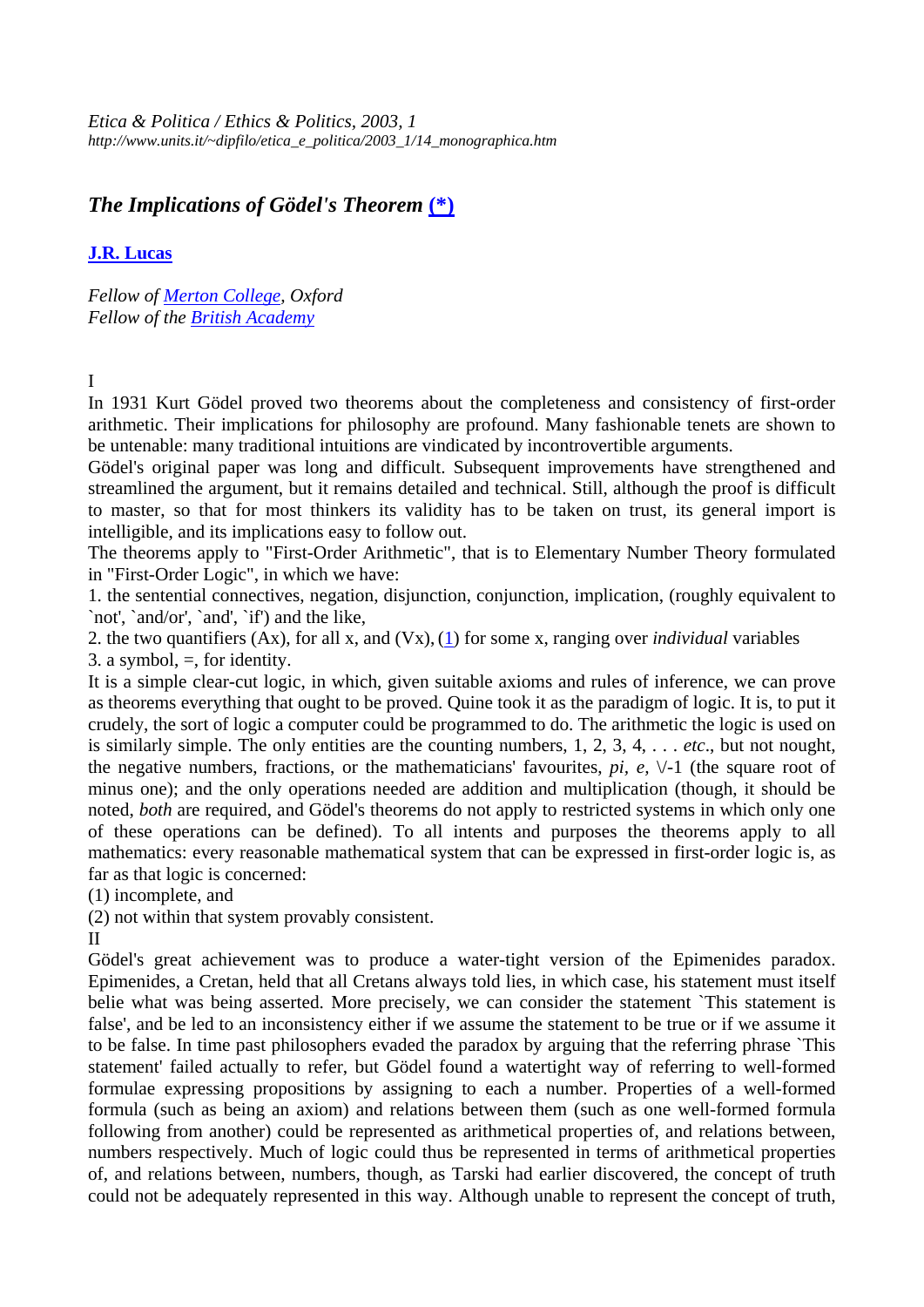Gödel was able to represent that of "provability", "provability in whatever formal system had been chosen". So although unable to represent arithmetically the original Epimenides statement, he was able to work out an astronomically high number which would refer to the formula expressing the proposition

`This proposition is unprovable'

What exactly the number is will depend on the formal system and the numerical coding adopted. Rather than deal with any such number, which is, in these respects anyhow, arbitrary, I shall pretend that the number 1024 is the number that refers to the Gödelian formula. So we have:

1024 There is no proof within the system under consideration of formula no. 1024

If we consider this formula and work through each possibility in turn, we rule out the possibility of its being false and provable, false and unprovable, true and provable, and we are led to the conclusion that this formula is unprovable in the system but true none the less.

III

The immediate consequence is that truth cannot be defined in terms of provability. In any serious intellectual endeavour we shall be able to formulate simple mathematical arguments, and thus shall be subject to Gödel's incompleteness theorem. However far we go in formalising our canons of proof, we shall be able to devise propositions which are not, according to those canons, provable, but are none the less, true. So it is one thing to be provable, and a different thing to be true. Truth outruns provability. Many modern philosophers have held the opposite. The Logical Positivists of the Vienna Circle proposed the Verification Principle that the meaning of a proposition was its method of verification; Witgenstein held that meaning was constituted by use, and use has often been construed as "assertibility conditions". But if truth outruns provability, then the meaning of a proposition claimed to be true cannot be given by its method of verification, and the use of terms is not confined to their assertibility conditions.

#### IV

The Gödelian formula cannot be proved. Hence its negation cannot be disproved. So I can assert its negation without being convicted of inconsistency. But its negation is false. I can assert a falsehood without its being proved to be false. It is possible to be wrong without being provably so. There are claims which cannot be proved or disproved, but which can be true and can be false. I can claim truth, but may be wrong. I am fallible. I make claims which may be false---but, also and importantly, may be true. I may have some warrant for them, but not a watertight guarantee; and though I may be subsequently vindicated and seen to have been right, I may also be found to be wrong and required to withdraw my original claim even though reasonable and well warranted when it was made. I often have to stick my neck out in the pursuit of truth. Nothing Venture, Nothing Win: if I want to have a chance of being right, I have to run the risk of being wrong.

If truth can outrun provability, reality can outrun knowledge. Many modern thinkers have thought to evade scepticism by cutting down reality to what can be securely known. Idealists, phenomenalists and mathematical intuitionists reconstrue our statements about reality as being really statements about knowledge, or about sense-data, or about mathematical proofs. But once we can separate the content of a truth-claim from the warrant for asserting it, we can allow that we may be making claims about reality even though we do not know them to be true. Warranted assertibility is one thing, intelligibility is anther. I can understand Fermat's last theorem or Goldbach's conjecture even though I cannot prove them; and, similarly, speculations about quarks or the beginning of the universe. Verificationist arguments fail. But so also do all-embracing sceptical arguments. For although there is a difference between being provable in some specified system and being true, the truth of the Gödelian formula can be established incontrovertibly. There is no doubt that the Gödelian formula is true, and hence that the Gödelian formula is unprovable-in-the-givensystem of first-order arithmetic, and hence that it is true. Thus it *is* provable, but not in the-givensystem of first-order arithmetic. The sceptic is entitled to point out that the claims about reality go beyond the empirical evidence on which they are based, but not to maintain that there can be no other considerations leading us to affirm them. Although at any stage he may legitimately ask the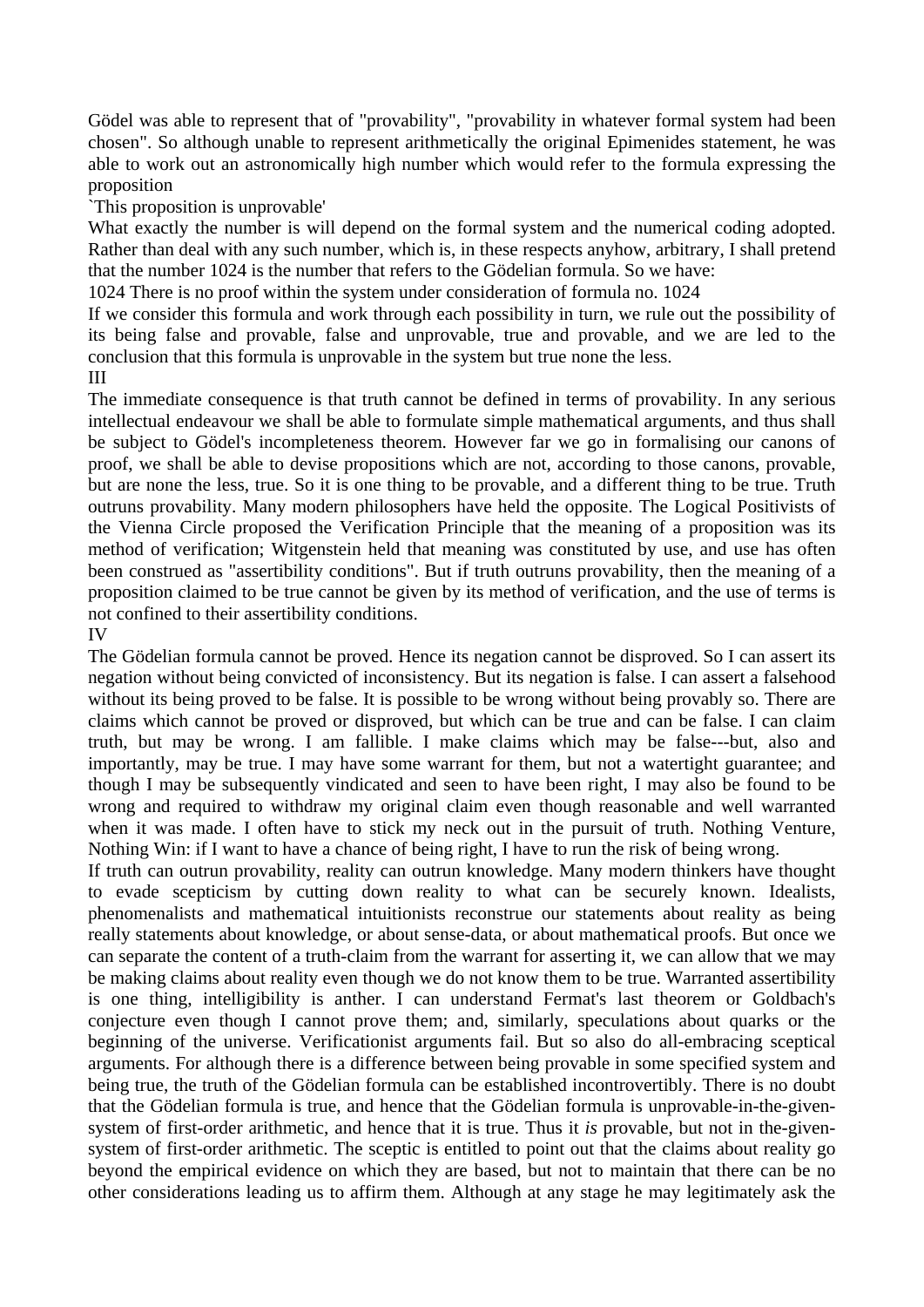realist to prove his claims, he is not justified in laying down what form a proof must take or in drawing widespread conclusions from the realist's failing to meet the challenge. In any system there will be propositions we cannot prove, but it does not follow that they are not true---quite the contrary.

V

Gödel's theorem has important consequences for the philosophy of mathematics, besides refuting Intuitionism. Although not the only means of doing so, it provides a very simple proof that firstorder arithmetic admits of *non-standard* models. For since the Gödelian formula is unprovable-inthe-given-system of first-order arithmetic, the conjunction of the axioms with the negation of the Gödelian formula must be consistent---else we should have a proof of the Gödelian formula itself. But if that conjunction is consistent, it must, by the completeness theorem of first-order logic, have a model. And this model must differ from the standard model of the counting numbers together with addition and multiplication, since it brings out the Gödelian formula as false whereas the in the standard model the Gödelian formula is true. So we have a non-standard model of first-order arithmetic. The axioms and rules of inference of first-order arithmetic fail to characterize it adequately. Some forms of Formalism are thus shown to be untenable. Many mathematicians embrace a Platonist alternative, arguing that they can recognise the standard model as correct and the non-standard ones as defective, and that this is because they have direct acquaintance with the counting numbers by some form of quasi-perceptual intuition, much as Plato---and Gödel himself-- averred. But this is not the only option. A Logicist alternative is to ignore Quine's strictures and accept *second*-order logic---the logic in which we can quantify over predicates and relations as well as individuals---as \*pukka\*. Once we are given second-order logic, we \*can\* characterize the counting numbers adequately in the way Dedekind suggested. We characterize a first number 1 (or, in some ways better, 0), and then say that the numbers are those that posses *all* the "hereditary" properties possessed by the first number. The point at issue is best brought out by noting the different formulations of Peano's Fifth Postulate, which in first-order logic takes the form:

**{F(1) & (Am)[F(m)--->F(m+1)]}--->(An)F(n)** 

and in second-order logic takes the form:

### $(AF)\{F(1) \& (Am)[F(m)--->F(m+1)]--->(An)F(n)\},$

the difference between them being that in the former F is a free variable, and in the latter is bound by the universal quantifier (AF). In the former case we can replace F by any predicate we like, whereas the latter must hold for *all* properties whatsoever, whether or not we like them, whether or not we even know what they are. In the one case we can---and have to---pick the predicate referring to the hereditary property holding of 1 and all its descendants, in the other a hand is waved over all possible hereditary properties, and the counting numbers are just those that have all, but all, those hereditary properties. Intuitively we can see that there could well be a difference, because if we are to specify a predicate as in the former version of Peano's Fifth Postulate, it must be specifiable, and there are only a denumerable infinity of specifiable predicates in any formal language, whereas we let (AF) range over all properties, Hence it is only to be expected that while the more widely ranging antecedent cuts the model down to size precisely, the more limited, and thus less stringent, requirement of the first-order version of Peano's Fifth Postulate admits of other models too beside the standard one.

When von Neumann heard of Gödel's theorem, he was lecturing on Hilbert's programme; he immediately discontinued those lectures, and expounded Gödel's work instead, because Gödel's work had conclusively shown Hilbert's Programme to be unattainable. Hilbert had hoped to rescue mathematics from the paradoxes of Cantorian Set theory and Transfinite Arithmetic by axiomatizing them, and then showing metamathematically that the axiomatic systems were consistent. Granted a satisfactory consistency proof, a mathematician could continue working in a theory, whatever objections the critics might raise, without fear of inconsistency. But Gödel's Second Theorem showed that if first-order arithmetic is, indeed, consistent, it is impossible to prove its consistency within first-order arithmetic itself. That is not to say that we cannot prove the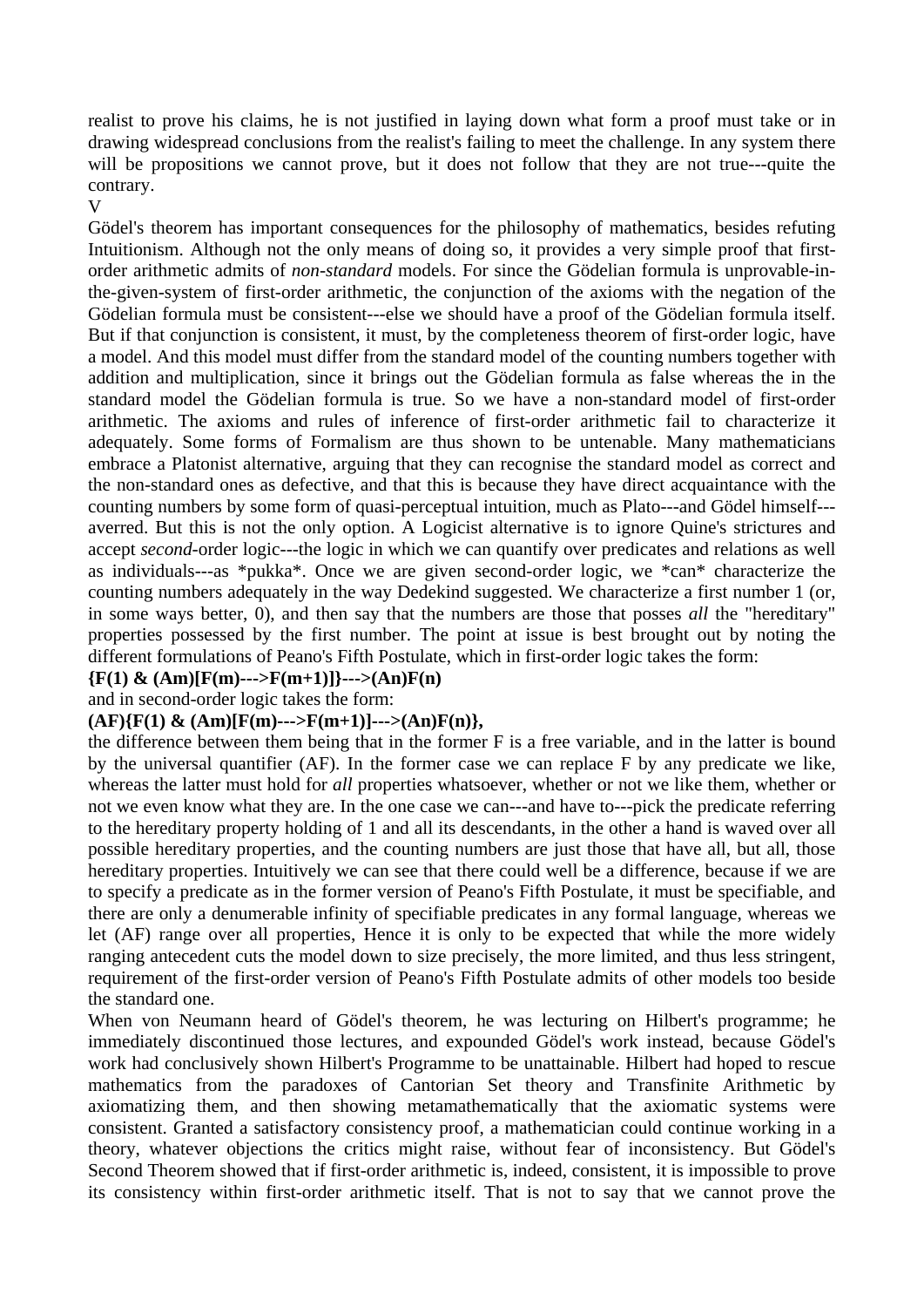consistency of first-order arithmetic: Gentzen did so; but he had to use transfinite induction. And the whole point of Hilbert's Programme was to secure the reliability of disputed branches of mathematics by proving their consistency by methods so simple as to admit of no dispute. If Cantor's Transfinite Arithmetic is in issue, it is no good proving consistency by means of transfinite induction. Hilbert's hope of *sicherheit* is necessarily unattainable.

Quine was suspicious of second-order logic. Ontologically, it was, in his eyes, extravagant. If, as he maintained, *to be* is to be the *value* of a *variable*, then second-order logic, which quantifies over predicate variables (both monadic predicates, referring to properties, and polyadic predicates, referring to relations) is committed, like Platonism, to the real existence of properties and relations. Furthermore, second-order logic lacks various meta-logical features that were seen as merits of first-order logic. The completeness and compactness theorems fail. Whereas in first-order logic every formula that is true under all interpretations is a theorem, and can be proved from the axioms by means of the rules of inference in a finite number of steps, there are in second-order logic many well-formed formulae which are true under all reasonable interpretations but are not provable from the axioms in a finite number of steps by means of the rules of inference. Seond-order logic is not "recursively axiomatizable": a computer cannot be programmed to produce from any given axioms, by means of any properly specified rules of inference, all those formulae that are "logically valid", that is, true under all reasonable interpretations. That second-order logic is in this sense not mechanical is itself a consequence of Gödel's theorem, and shows that logic, if it be taken to include second-order logic, is much more juicy than the Logical Positivists thought. Ayer dismissed the whole of mathematics as just one big tautology. To make out that the propositions of logic are merely analytic is a faceable claim so long as logic is taken to be first-order logic, for then anyone who denied a logically valid proposition could be taken through aa proof of it step by step, and forced at someone stage into self-contradiction. But once we allow that logic includes second-order logic, the charge of its being merely analytic loses its cogency. Not all logically valid well-formed formulae---those true under all reasonable interpretations---are analytic; some are synthetic, though not depending on experience for their truth, nor known only *a posteriori*. Synthetic *a priori* propositions are no longer ruled out.

#### VI

If some logical truths can be synthetic, we may wonder, with Kant, how they can be known. Senseexperience would be an unsuitable warrant, since it is characteristic of sense-experience that it can-- -logically can---be other than it is. Rather, we are led to affirm logical truths by rational considerations, such as those adduced in the proof of Gödel's theorem, but ones that cannot be completely codified in a set of canonical rules. Contrary to the teaching of many influential philosophers in the Twentieth Century, being reasonable is not simply a matter of following a rule. Reason outruns rules, just as truth outruns provability. Reason is creative and original. Although any bit of reasoning can be codified into a set of rules, there will always be further exercises of reason, however much we codify existing patterns of rationality, which go beyond the rules and yet are evidently reasonable and right. Reason is a source of knowledge. It is not confined to empty manipulations of experiental contents, or servile machinations towards passionate ends. Although we do well also to attend to actual experience and be guided in our practical thinking by what human beings actually want, we are not confined to those realms, but can assess their deliverances rationally, and perhaps reach new conclusions which go beyond the empirical evidence or transcend the motives and ambitions of contemporary men.

#### VII

Reason is creative and original. It goes beyond antecedently established canons of right reasoning. And it can do so in a personal way, so that one man's original insight may differ from another's without either being wrong. Gödel's theorem supports this view, because there is not just one Gödelian sentence for each system, but many, depending on which scheme of numerical coding is adopted. Gödel himself had a scheme based on the prime factors of each counting number, but other schemes, less conceptually simple, but easier to manipulate mathematically, have been devised.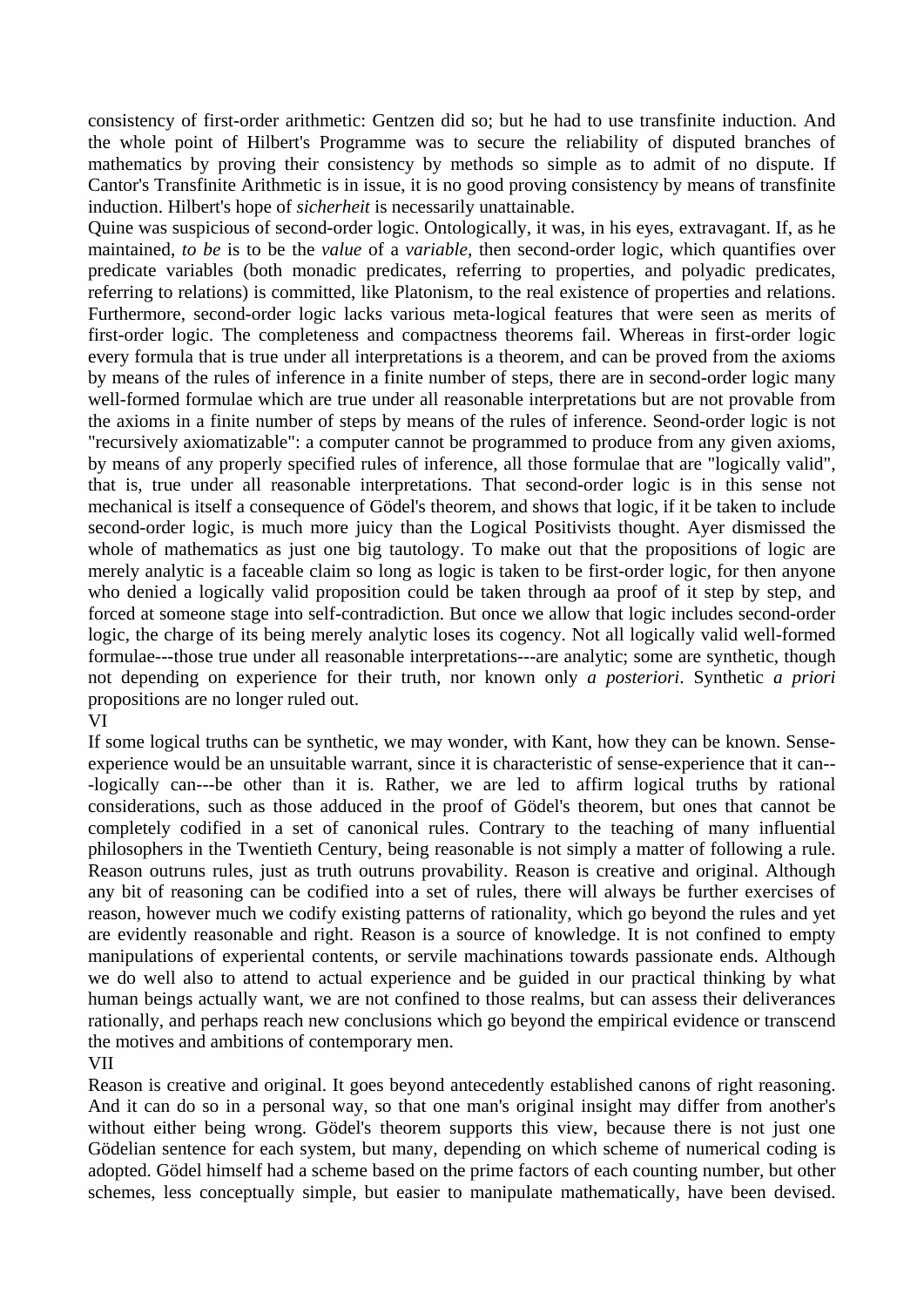Even within the general schema adopted by Gödel, arbitrary permutations are possible---we could interchange the numbers assigned to  $\&$  (and) and to  $\&$  (and/or). It depends on the the coding precisely which numbers refer to axioms, and which arithmetical relation is that obtaining between a formal proof and the well-formed formula proved. Hence different codings will enable us to pick out different well-formed formulae as being themselves unprovable-in-the-system, and thus as being true though unprovable. But their truth is independent of the coding. So also is their unprovability-in-the-system. Truth is independent of all systems, and the coding is chosen only after the system has been specified. For any given formal system of first-order arithmetic there are many, many true arithmetical statements that cannot be proved in that system, but which might be picked out as expressed by the Gödelian formula if a suitable scheme of coding were adopted. Different individuals, adopting different perspectives, would be able to discern different true though unprovable propositions. And if this is so even within the austerely impersonal world of mathematics, we should not rule out the possibility of its being the case in the humanities likewise. We have been too long in thrall to a monolithic view of reason, supposing that it must yield just one right answer valid for all men in all places and at all ties. And then we have felt that reason's uniform light obliterated all personal idiosyncrasy and individuality, and that real fulfilment was to be found in feeling and sensibility rather than rationality and common sense, and that the life of reason was a poor thing, cold and lacking all romance. But it is a false antithesis resting on a false view of reason. Reason not only can be original, but original in very variegated ways, well capable of accommodating the variety of individual genius.

#### VIII

Moral and political philosophy will be different once reason is allowed to regain its ancient sway. Instead of seeking---vainly as it has appeared---for some fundamental principle from which all else follows deductively, we can live with our actual, somewhat piecemeal, approach to moral reasoning and moral reform. Many different arguments, of many different types, may be legitimately adduced, depending on the actual question to be addressed. Although the way Gödel's theorem was proved follows a somewhat standard route, the upshot of the proof is that reasoning, even mathematical reasoning, (2) comes in all sorts of novel forms, which we cannot anticipate but can recognise as cogent when it is presented to us. *Solvitur ambulando*: we do not need an exhaustive critique of pure reason, but can be content to hope that we shall continue to recognise good reasons when they are offered us. So, too, in politics, we can be much more relaxed once we are no longer compelled, on *a priori* grounds, to despair of reason. If reason is nothing, we should be pessimistic about the outcome of political debate, and compelled to view the political process as a crude conflict of particular interests, with the weaker always being trampled on by the strong, and with propaganda being the only way of bringing others to share one's views. Power-sharing would always, then, be a dangerous weakening of one's defences, and indoctrination the only means of transmitting one's values to future generations. Many *élites* have excluded all others, fearing to let go of the ears of the wolf, and often the bitterest quarrels have been over the control of education. But once reason is acknowledged to have some sway over men's minds, the case is greatly altered. We can do business with reasonable men, knowing that should we concede the force of their arguments they will not automatically construe our concession as a sign of weakness, but will be the readier in their turn to grant the cogency of good arguments adduced by us. And, while always aware of the importance of education, our attitude will be very different if in the end we rely on the unfettered judgement of educated men rather than the conditioned responses of those whose upbringing we have been able to control. If the Other Side is Wrong, their arguments, however meretricious, will not in the end survive exposure to ours. *Magna est Veritas*, we shall be justified in believing, *et Praevalebit.* IX

The thrust of Gödel's theorem is revolutionary, but in a conservative direction. Many old truths, discarded by modern fashionable philosophers, are rehabilitated; in some cases shown to be definitely true, in others not to be necessarily false. Claims which would rule out traditional tenets and natural patterns of reasoning can be articulated precisely and formally in mathematical logic,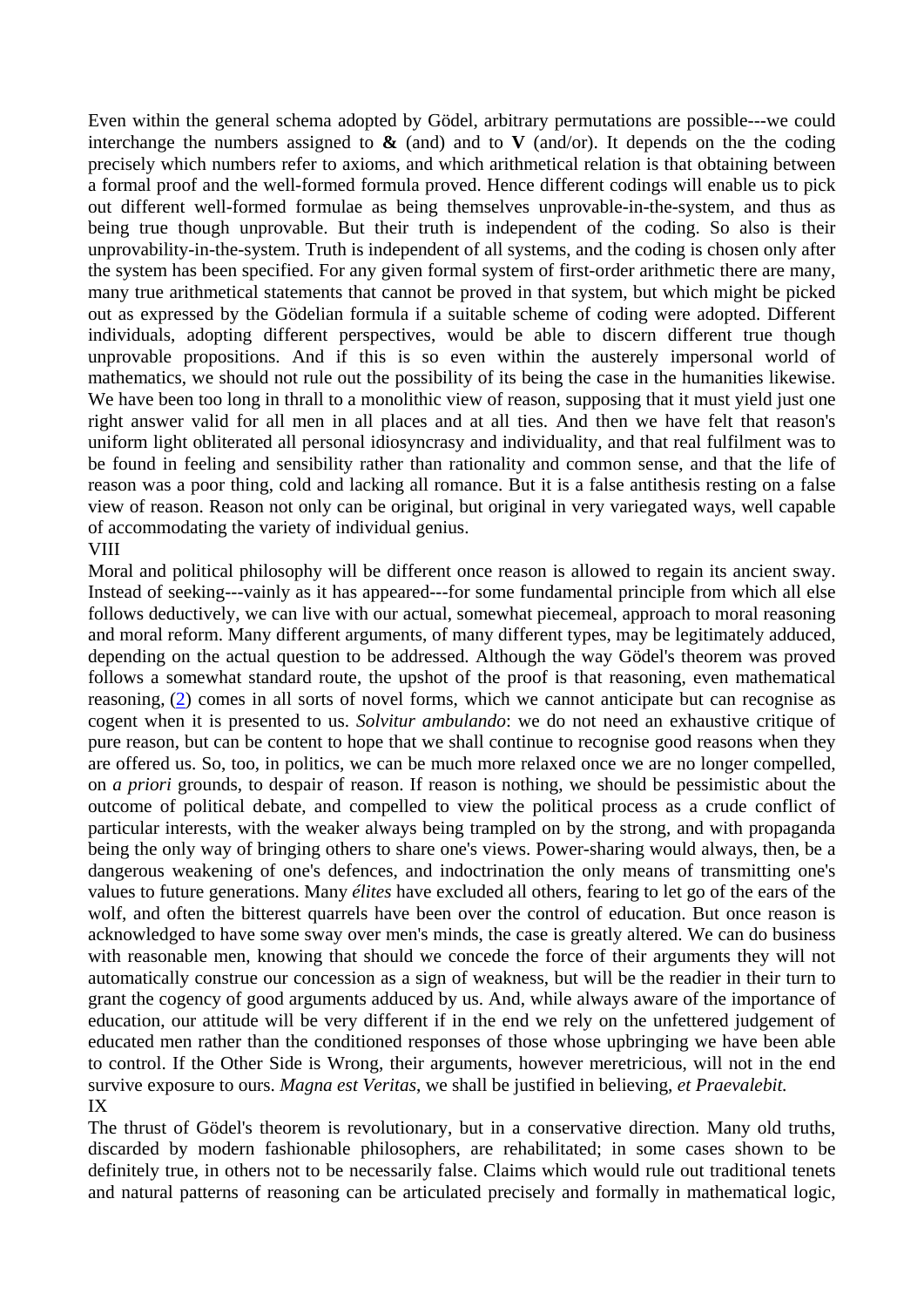and then shown not to hold in one central, incontrovertible instance. The instance is the Achilles' heel of all wide-ranging metaphysical systems, that is the consideration of how they fare when assessed according to the precepts they promulgate. Many in that trial are hoist with their own petard. In general, however, it is difficult to get a grip on the argument, because it is inherently selfreferential, and self-reference is tricky, and subject to reasonable doubts as to whether the referring expression actually refers. Gödel's theorem overcomes this difficulty. It overcomes the normal slipperiness of wide-ranging metaphysical arguments by concentrating on a small fragment of mathematics formalised in precise logical terms. A complicated coding system guarantees reference. In most cases that would still be not enough to secure self-reference, but Gödel was dealing with an infinite set of numbers, and it is one of the peculiar features---a defining feature according to Dedekind's definition of infinity---of infinite sets that they can be mapped by a oneone correlation into a proper subset of themselves. (3) So it is possible for an infinite set to contain within itself a complete model of itself, in a way that is not possible for a finite model (e.g. a model village, containing a model of the model village, itself containing a model of the model village, itself containing . . . .). Once we embrace infinity we open the way to a coding that can code the whole system and yet still be part of it. Infinity---Dedekindian infinity---makes Gödelian selfreference possible, and thus an incontrovertible instance in which limited and finitely specified accounts of truth and rationality are evidently inadequate.

### **Notes**

(\*) A talk given in Manchester in November 1996. For the copyright of the papers of J.R. Lucas see http://users.ox.ac.uk/~jrlucas/ back

(1) For ease of typewriting, I use capital A, instead of the inverted A, to signify the universal quantifier, and capital V, instead of the backwards E, to signify the existential quantifier; besides ease of typewriting, these symbols have the merit in being in line with the standard signs for conjunction and disjunction, for intersection and union, and with caps and cups. back

(2) For many illuminating examples, see Roger Penrose "On Understanding Understanding" forthcoming in International Studies in Philosophy of Science, January 1997. back

(3) For example, if we correlate to each number the number that results from multiplying it by 2, we have a mapping of all the counting numbers

 $1, 2, 3, 4, 5, \ldots$ 

into just the even numbers

2, 4, 6, 8,.10,

which seems to suggest that there are just as many counting numbers as there are even numbers, although the even numbers are evidently only some of the counting numbers, since the counting numbers include also the odd numbers, 1, 3, 5, which are not in the set of the even numbers. This paradox greatly puzzled thinkers in late antiquity and the middle ages, and was only resolved in the Nineteenth Century by distinguishing the equality generated by one-one correlations from that generated by set-inclusion. back

from David Miller, University of Warwick. Date: Thu, 14 May 1998 13:30:10 +0100 (BST) Dear John

Almost by chance I came across your two talks on the Web. Since they are clearly designed for a general audience, and since I teach this term a short course on the theme *The Liar to Gödel* I am moved to make a few critical comments, not on the principal thesis but on the details. I hope that you do not mind.

in I You do not mention ' (successor) or 0 in addition to the operations of  $+$  and x, and I wonder if that is deliberate. What you say here is not exactly wrong, but it is a little misleading. By Presburger's theorem arithmetic with + and ' is decidable, and Skolem showed that arithmetic with x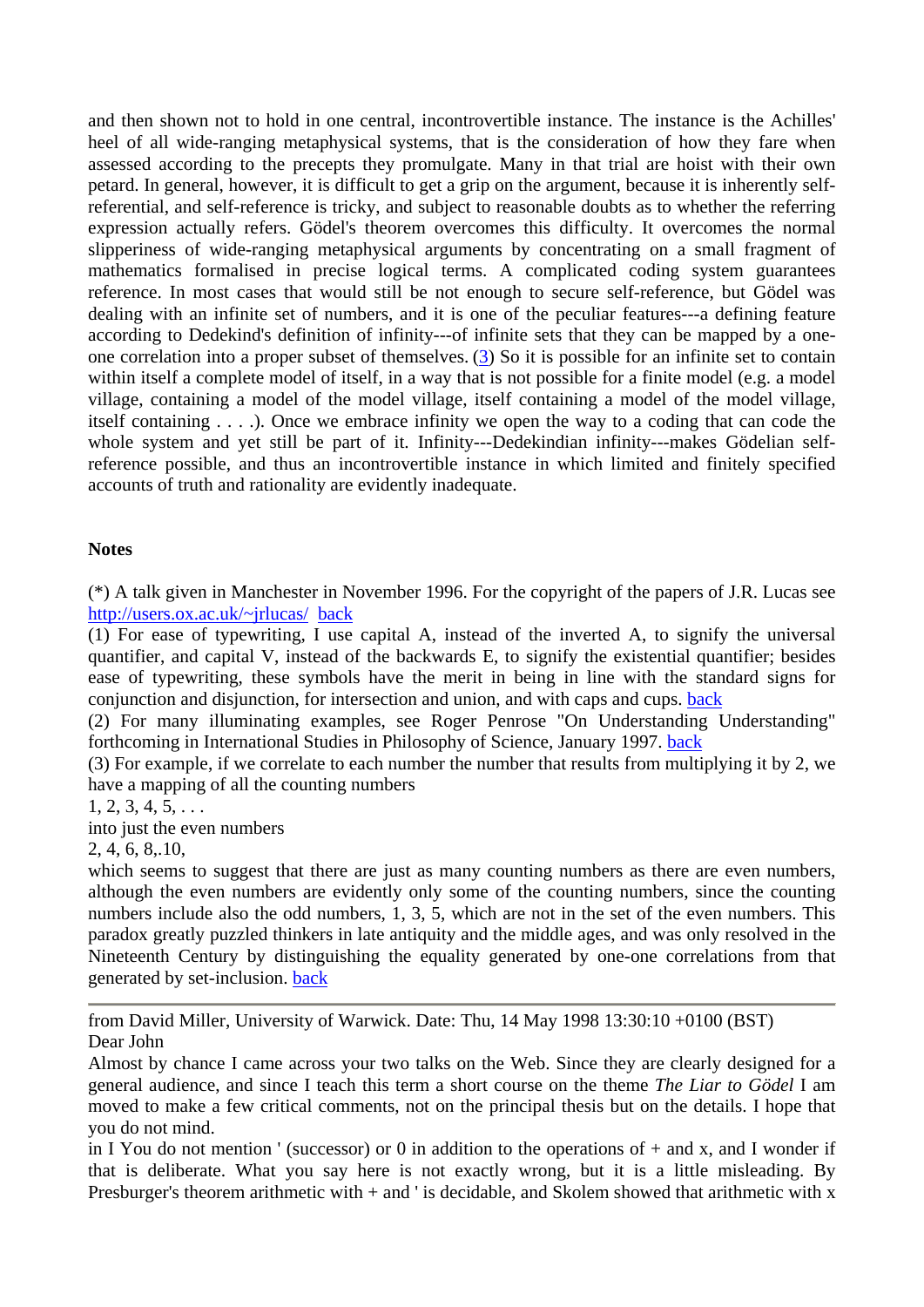alone is decidable. If ' is added, addition becomes definable by  $i + j = k$  iff  $(i'x k'')' x (j'x k'')' = ((i'x k'')' + (j'x k'')')'$ j')' x (k'' x k''))' (Boolos & Jeffrey, 3rd edition, p.219). Presumably we can define 1 in arithmetic with + and x by  $k = 1$  iff (Ai) i x  $k = i$ , and hence define  $i' = i + 1$ . It is not, however, quite correct to say that Gödel's theorems apply to `every reasonable mathematical system'. They do not apply to geometry, whose decidability was proved by Tarski.

In VII You are right, of course, that the exact import of the Gödel sentence may depend on the system of Gödel numbering. But given that all useful systems of numbering are primitive recursive, and hence primitive-recursively intertranslatable, does it not follow that all such Gödel sentences are actually equivalent within Peano arithmetic? There are, of course other undecidable sentences that are not equivalent to any sentence of the form "I am not a theorem".

Kind regards - David Miller

#### Dear David,

Thank you very much for your E-mail, which I found waiting for me on my return last night. It is always very valuable to have feedback and criticism, and I am grateful to you for taking the trouble to query dubious points.

The omission of Presburger and Skolem was deliberate. It is quite surprising that arithmetic with + alone, and arithmetic with X alone, should be decidable, but it would only complicate the account without (as far as I can see) illuminating the main point. For the same reason I did not deal with successor: almost everyone is familiar with  $+$  and X, but only one in a thousand has heard of successor.

The omission of Tarski and geometry was not deliberate, but an oversight. I ought to have chosen a phrase which covered most of mathematics, but did not claim the lot.

I will print at the end of this a passage from a book on the foundations of mathematics, which I hope will forthcome soon.

In your comment on VII I am not clear what you mean by 'equivalent'? All I wanted to get across is that there is not just one, rather recherché, wff that is undecidable in a given system, but lots. They may be equivalent in some sense, but they will be making different arithmetical claims about different numbers.

Thank you v. much for writing. Best wishes John

From: David Miller, University of Warwick Date: Mon, 18 May 1998 12:25:05 +0100 (BST) We largely agree. That's good. One or two rejoinders.

You write:

==> ``VII I am not clear what you mean by `equivalent'? All I wanted to get across is that there is not just one, rather recherché:, wff that is undecidable in a given system, but lots. They may be equivalent in some sense, but they will be making different arithmetical claims about different numbers.''

I mean equivalent within PA. Of course there are infinitely many undecidable sentences of PA no one of which is equivalent (within PA) to any other. This is not anything to do with the different ways of coding. For fix some system of Gödel numbering. Let G be the (unique) sentence that the diagonal lemma produces for PA: G says "G is not a theorem of PA". Since G is undecidable in PA we can now apply the diagonal lemma to  $PA + G$ . This produces a new Gödel sentence  $G^*$ . And so on. Clearly, G and G<sup>\*</sup> (and G<sup>\*\*</sup> and G<sup>\*\*\*</sup> and ...) are not equivalent, either in PA or in PA + G.  $(G^*$  is not a theorem of PA + G, plainly; *a fortiori* it is not a theorem of PA alone.) This has nothing to do with the use of different systems of coding, and all to do with the fact that PA is essentially undecidable [no consistent extension is decidable].

In other words, I quite agree with your conclusion, but I think that you attribute it to the wrong cause.